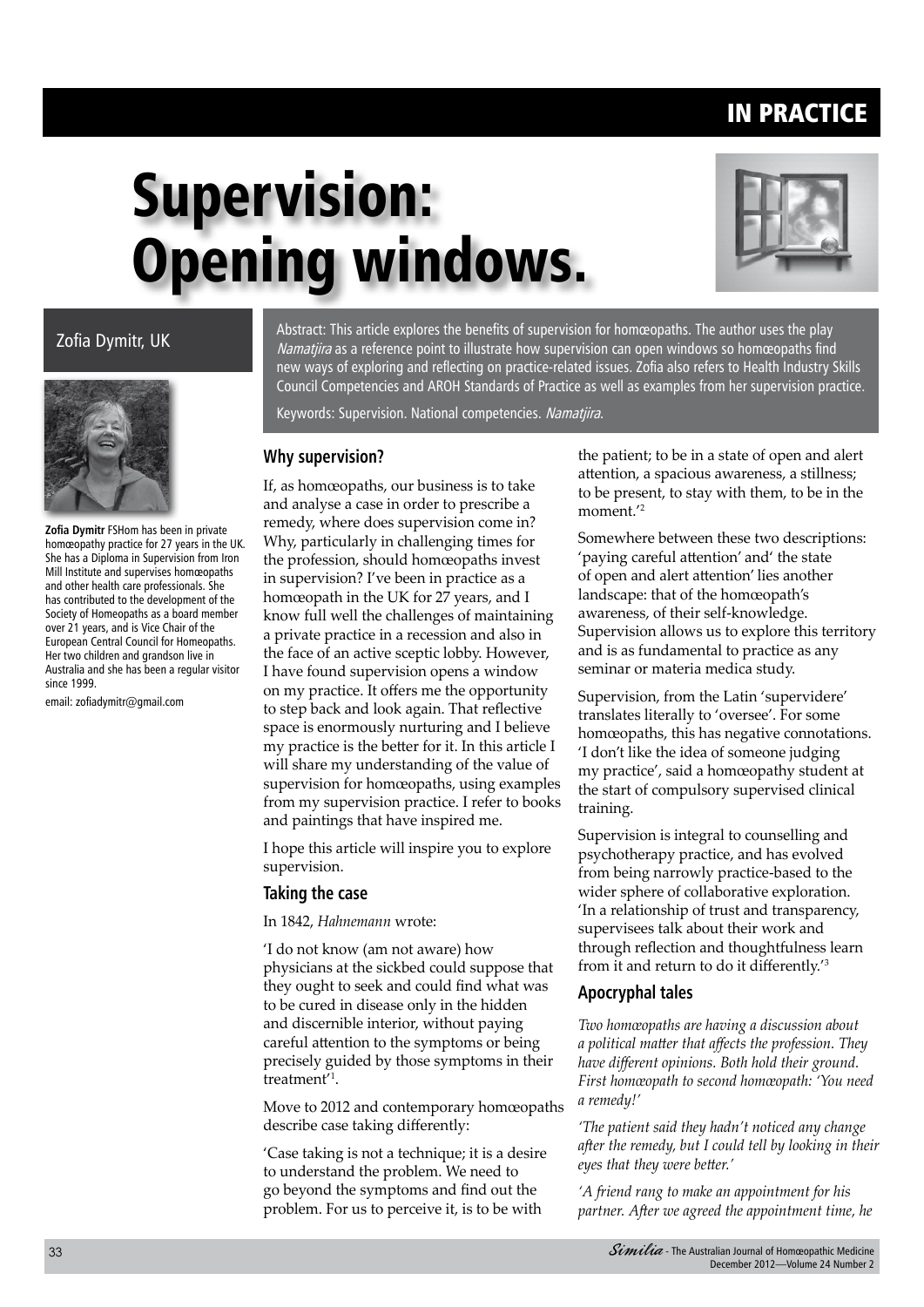*told me all about his partner and I found that information useful when analysing the case.'*

*'This patient had something he did not want to talk about in the consultation. Of course, when I saw his wife, I asked her, and she told me all about the issue.'*

How do we evaluate these snapshots? I am going to be challenging and say that these statements show that as homœopaths we can easily convince ourselves that we are the 'unpredjudiced observer', but that we can forget to take a step back and look objectively at what may be inherent assumptions and judgmental thinking. This leads me to ask the question, 'Is homœopathy practice homœopath-centred or patientcentred?' How do we as homœopaths define confidentiality and boundaries?

#### *The Effective Communication Elements in the National Competency Standards*

*'Exercise discretion and confidentiality appropriately, outlining and explaining to clients boundaries of confidentiality as required' and 'Define and apply boundaries of the practitioner/ client relationship.'4*

In supervision, the homœopath who noted information from a patient's relative is defensive: 'I know him; I trust what he says. That information was useful in the case analysis.' I suggest the homœopath consider the issues of patient autonomy, confidentiality and boundaries, but the homœopath does not wish to see the issue in any other light. In my own supervision session, my supervisor, who is a psychotherapist, agrees with me that patient autonomy and confidentiality are paramount. I float the discussion in peer supervision with homœopaths and some colleagues agree with the psychotherapist. Others side with the original homœopath.

Boundaries between patient and client need to be defined, and much will depend on what the patient is told and the agreement between homœopath and patient as to confidentiality and what it means. As the AROH Standards of Practice state:

*17. A practitioner shall treat all patients competently, diligently and fairly, and in good faith, bearing in mind the patient's position of dependence and the high degree of trust a patient places in the practitioner.*

*18. A practitioner should always be completely frank and open with patients and with all others so far as the patient's interests* 

#### *may permit, and should at all times give the patient candid opinion on any professional matter.5*

Implicit in healthcare, and homœopathy in particular, is uncertainty. We do not know how a patient will respond to a remedy before it is taken; we monitor progress on an individual basis. Supervision is the space we take to unpack our assumptions, question our certainties and explore our uncertainties to gain insight for future practice.

# **A way of looking**

As AROH registered homœopaths, you are required by the national competency standards to 'Reflect and improve your professional practice'.6

The Elements and Performance of Units Criteria state:

#### ELEMENT

Reflect on own practice

PERFORMANCE CRITERIA

1.1 Undertake self-evaluation in conjunction with supervisors and/or peers

1.2 Demonstrate understanding of own limitations in self awareness, self management, social awareness, relationship management

1.3 Provide and receive open and evaluative feedback to and from coworkers

1.4 Actively seek feedback and accept it non-defensively

The words on the page may sound rather formalised, but they do accurately describe the supervision process. *Sheila Ryan*, homœopath and supervisor, describes supervision more gently as 'a quality of looking' - a compassionate and respectful inquiry into what is, rather than what ought to be. Through this process the 'practitioner's ability to act with both autonomy and relatedness are restored'.7

It is the compassion and respect that allow supervision to steer free of judgment, and allow us to approach it with openness and honesty.

## **Stepping outside our norms**

Supervision can, above all, allow us the opportunity to step outside the norms, which experienced homœopaths may have unconsciously developed in

practice, or new practitioners may bring to practice.

I saw the play *Namatjira*<sup>5</sup> in Melbourne in 2011, and was fascinated by the way the playwright, *Scott Rankin*, tells a story of two 'ways of looking' at landscape. The play tells the story of *Albert Namatjira*, the first Indigenous Australian to be awarded citizenship, and his relationship with artist *Rex Battarbee*. Rex has been injured in the First World War and on his return to Australia buys a Model T Ford and tours the outback, painting the landscape. He meets Albert Namatjira, who wants to learn to paint. The play's narrator continues the story:

'So, Albert takes Rex out to paint. He bakes damper, hunts, cooks for them, and in exchange, Albert watches this new magic way of seeing. Not the meaning of the country but the way country looks. Not the totems, but the place…..the mirror of it.

A different way, a new way, a clever way, a strange way, an easy way, a hard way, a money way.'

Rex sees the landscape through the eyes of a white Australian. For Albert, the same landscape has different meaning.

## **Seeing both landscapes.**

In supervision we can learn to see both landscapes – that of the homœopath and that of the healthcare practitioner who can learn to see the familiar landscape of day-to-day practice anew.

The process can be demanding and reminds me of the *Picasso* drawing, 'La Fin d'un Monstre', in which a spearholding woman holds a hand mirror to a dying Minotaur. The mirror of supervision allows the previously unexamined shadow to come to light, and the clarity of self-awareness to emerge. Or, as Picasso's friend *Paul Eluard* wrote about the drawing, 'You have to see yourself die in order to know that you are still alive'.9

# **Example 1:**

G comes to a first supervision session with certainties. It feels as though she arrives with a small drawing, a brief description of what she wants from supervision: not much in it.

'I need structure and guidance on my CPD portfolio. I need clinical supervision.'